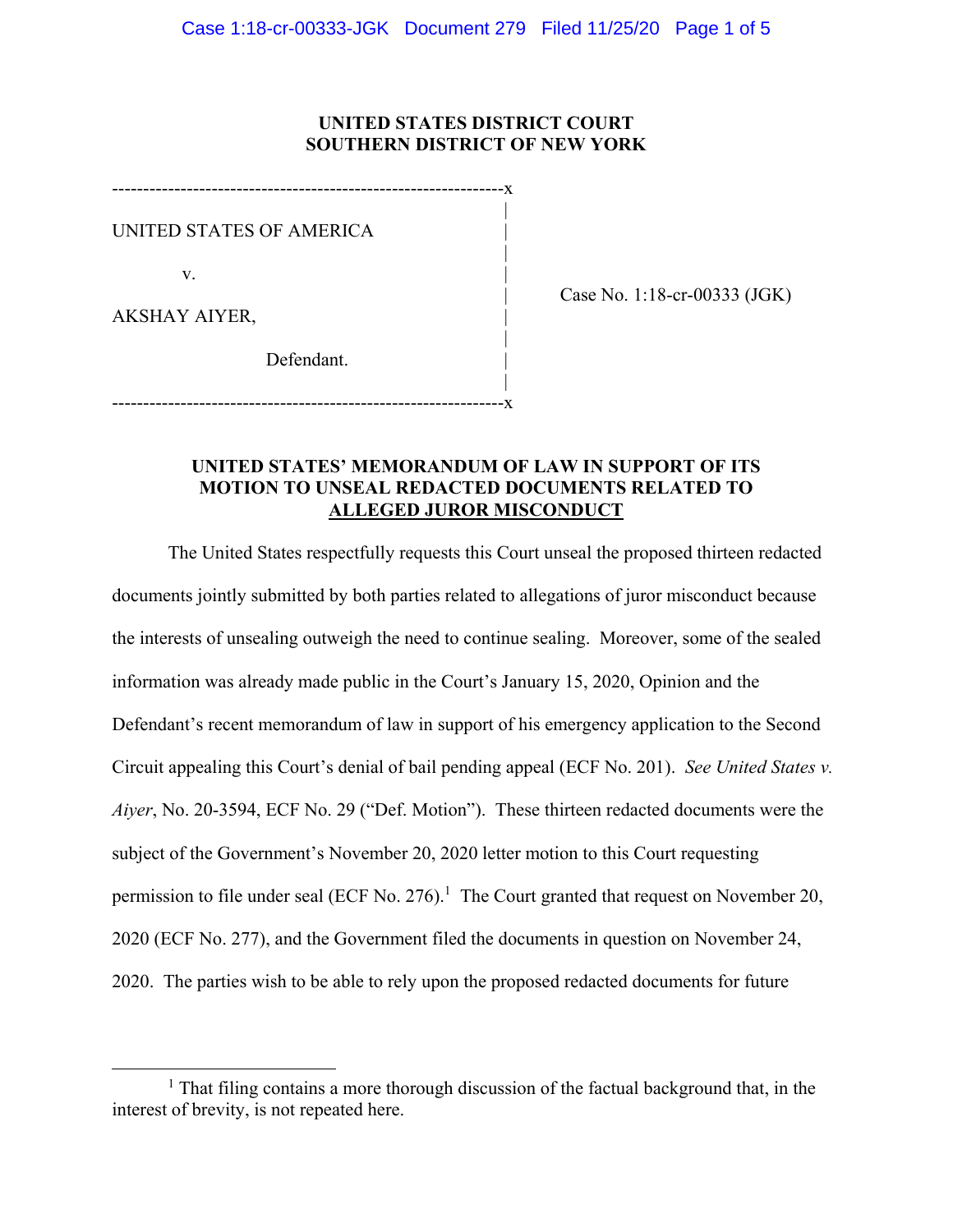## Case 1:18-cr-00333-JGK Document 279 Filed 11/25/20 Page 2 of 5

litigation—including during the hearing scheduled on December 1, 2020, before the Second Circuit on Defendant's bail motion.

#### **BACKGROUND**

On November 20, 2019, the jury returned a guilty verdict against Defendant for one count of conspiracy in restraint of trade in violation of Section 1 of the Sherman Act, 15 U.S.C. § 1. Shortly after the jurors returned their guilty verdict, the Court received a letter from Juror No. 6 containing allegations of juror misconduct. *See* ECF No. 201. On December 13, 2019, the Court conducted a confidential interview of Juror No. 3 with an attorney from both sides present. On January 13, 2020, the Court published an Opinion (one sentence of the Opinion was amended on January 15, 2020) declining to conduct any further inquiries into the alleged juror misconduct and finding no basis to vacate the jury's guilty verdict (ECF No's. 199-201).

 On November 16, 2020, Defendant filed an emergency application to the Second Circuit for bail pending appeal. Defendant argued that "the district court erred in prematurely terminating its investigation of severe juror misconduct," and this error presented a "substantial question" that would support continuing his release on bail pending appeal. Def. Mot*.* at 9–11. Defendant attached, under seal, four of the thirteen sealed exhibits bearing on the juror misconduct discussed in his motion. *See id.* Ex. J, Ex. K, Ex. L, Ex. M.

On November 20, 2020, the Government wrote to the Court requesting permission to submit, under seal, redacted versions of the thirteen documents related to alleged juror misconduct (ECF No. 276). The Court granted the Government's request on November 20, 2020 (ECF No. 277). The Government and Defendant's counsel conferred and agreed upon a set of proposed redactions for the thirteen documents. The Government submitted the thirteen redacted

2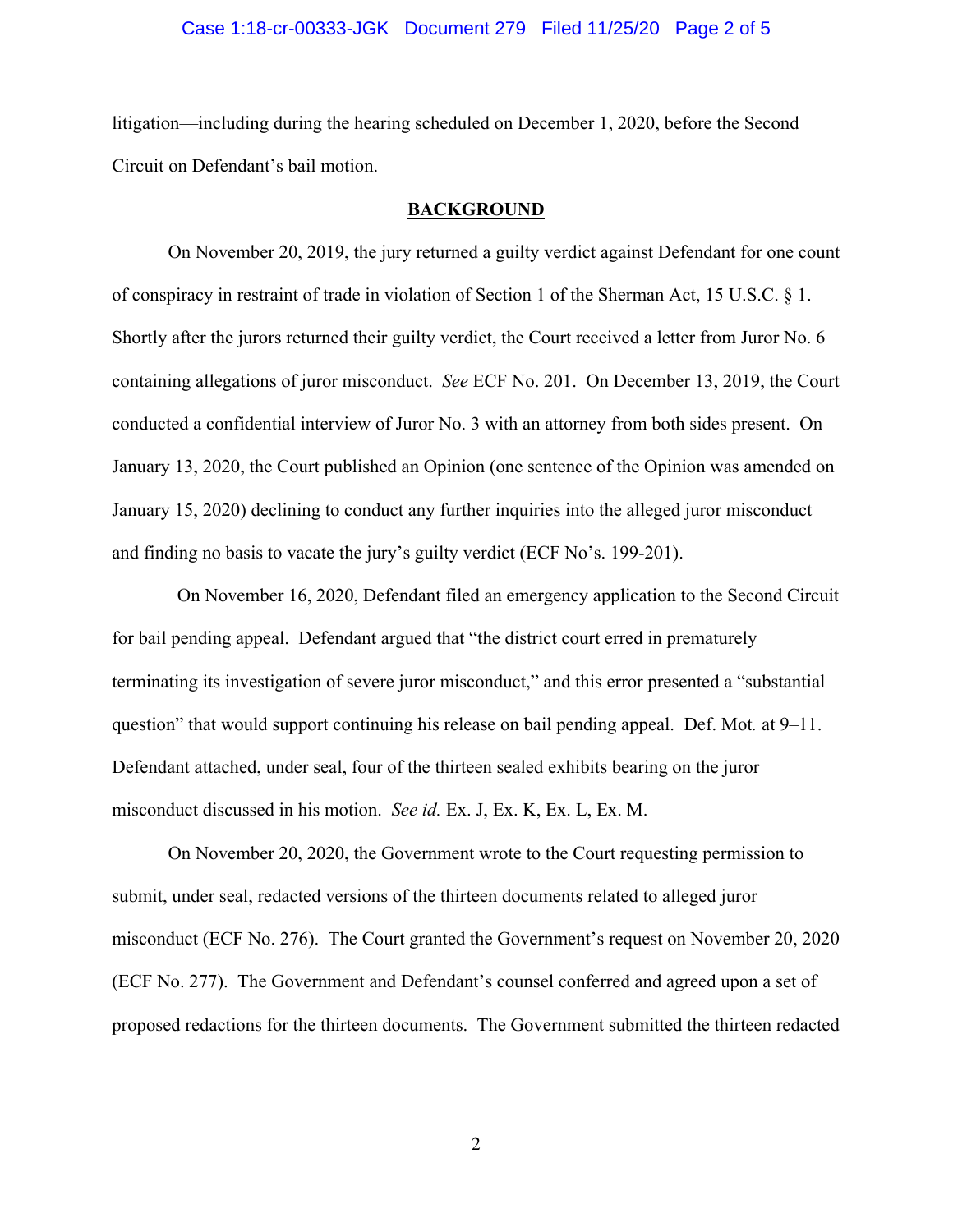### Case 1:18-cr-00333-JGK Document 279 Filed 11/25/20 Page 3 of 5

documents, under seal, to the Court for its consideration on November 24, 2020. The Government now moves the Court to unseal the redacted versions of the thirteen documents.

#### **LEGAL STANDARD**

 "[A] presumption of openness inheres in the very nature of a criminal trial under our system of justice." *Richmond Newspapers, Inc. v. Virginia*, 448 U.S. 555 (1980) (plurality opinion). "In determining if a document should be publicly accessible, a court should: (i) determine if it is a judicial document; (ii) determine the weight of the presumption of access attached to it; and (iii) balance the countervailing interests against the presumption of access." *United States v. Smith*, 985 F.Supp.2d 506, 518 (S.D.N.Y. 2013) (citing *Lugosch v. Pyramid Co. of Onondaga*, 435 F.3d 110, 119-20 (2d Cir. 2006)).

#### **ARGUMENT**

Judicial documents are "items filed with the court that are relevant to the performance of the judicial function and useful in the judicial process." *S.E.C. v. TheStreet.com*, 273 F.3d 222, 231 (2d Cir. 2001). In turn, a document is relevant to the performance of the judicial function "if it would reasonably have the tendency to influence a district court's ruling on a motion or in the exercise of its supervisory powers, without regard to which way the court ultimately rules or whether the document ultimately in fact influences the court's decision." *Brown v. Maxwell*, 929 F.3d 41, 49 (2d Cir. 2019). The bulk of the documents at issue—party "submissions to the Court," ECF No. 201 at 3—fit comfortably within the scope of judicial documents. Likewise, the letter from Juror No. 6 and the interview of Juror No. 3, both described in the Court's public order, factored into the Court's ultimate decision to decline further inquiry or grant relief to Defendant. Thus, the documents in question are all "judicial documents" subject to a "presumption of access." Here, however, because the Court ultimately determined the post-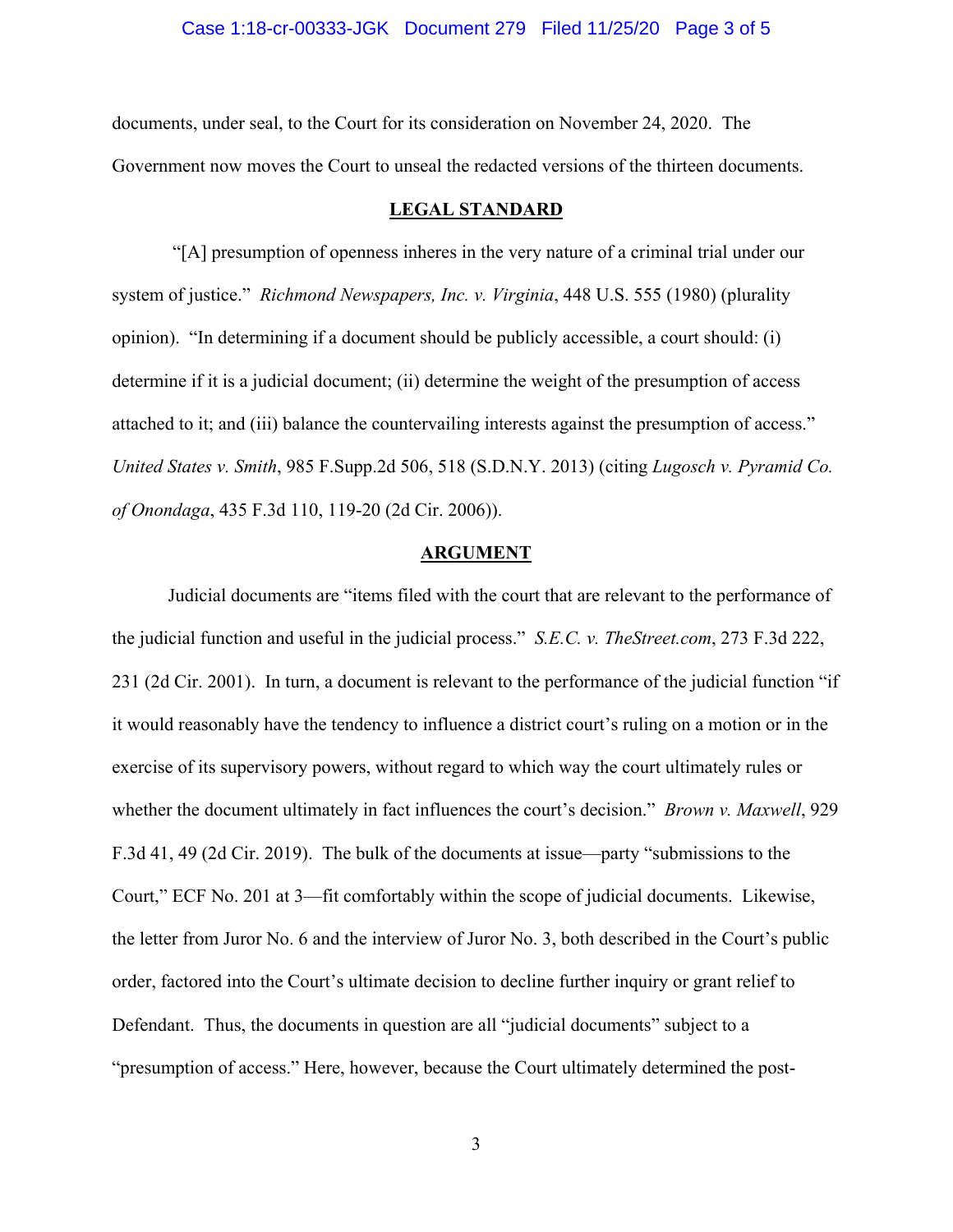## Case 1:18-cr-00333-JGK Document 279 Filed 11/25/20 Page 4 of 5

conviction issue of juror misconduct did not taint the jury's verdict, the presumption of access is limited. *See, e.g. Maxwell*, 929 F.3d at 49–50 (citing *United States v. Amodeo*, 71 F.2d 1044, 1050 (2d Cir. 1995)) ("[W]hile evidence introduced at trial or in connection with summary judgment enjoys a strong presumption of public access, documents that play only a negligible role in the performance of Article III duties are accorded only a low presumption . . .") (quotations omitted).

"The presumption of access can only be overcome 'by specific, on-the-record findings that higher values necessitate a narrowly tailored sealing.'" *United States v. Caicedo Valendia*, No. 10-CR-00288-01, 2019 WL 6913524, at \*2 (E.D.N.Y. Dec. 19, 2019) (quoting *Lugosch*, 435 F.3d at 126). These values include "the integrity of the judicial process, the right of the defendants and of the government to a fair trial, the abiding interest in the fair administration of justice, and the privacy concerns expressed by the jurors for themselves and for their families." *Application of Daily News*, 787 F.Supp. 319, 323 (E.D.N.Y. 1992). Here, the key countervailing interest is the privacy of the jurors.

The jurors' privacy interest is limited, though, by the reality that the substance of much of the sealed material, if not the content, is now public in the Court's January 15, 2020 Opinion and Defendant's emergency application to the Second Circuit. *See In re Application to Unseal 98 Cr. 1101(ILG)*, 891 F. Supp. 2d 296, 300 (E.D.N.Y. 2012) (balancing of interests "academic" where the information sealed has already been publicly revealed). Moreover, the parties have worked in close collaboration to agree upon redactions, primarily of personally identifiable information ("PII"), to ensure the continued anonymity of the jurors in question. The parties believe the proposed, narrow, redactions will thus satisfy the twin goals of providing the public access to the material while still protecting the privacy interests of jurors. *See Caicedo Velandia*,

4